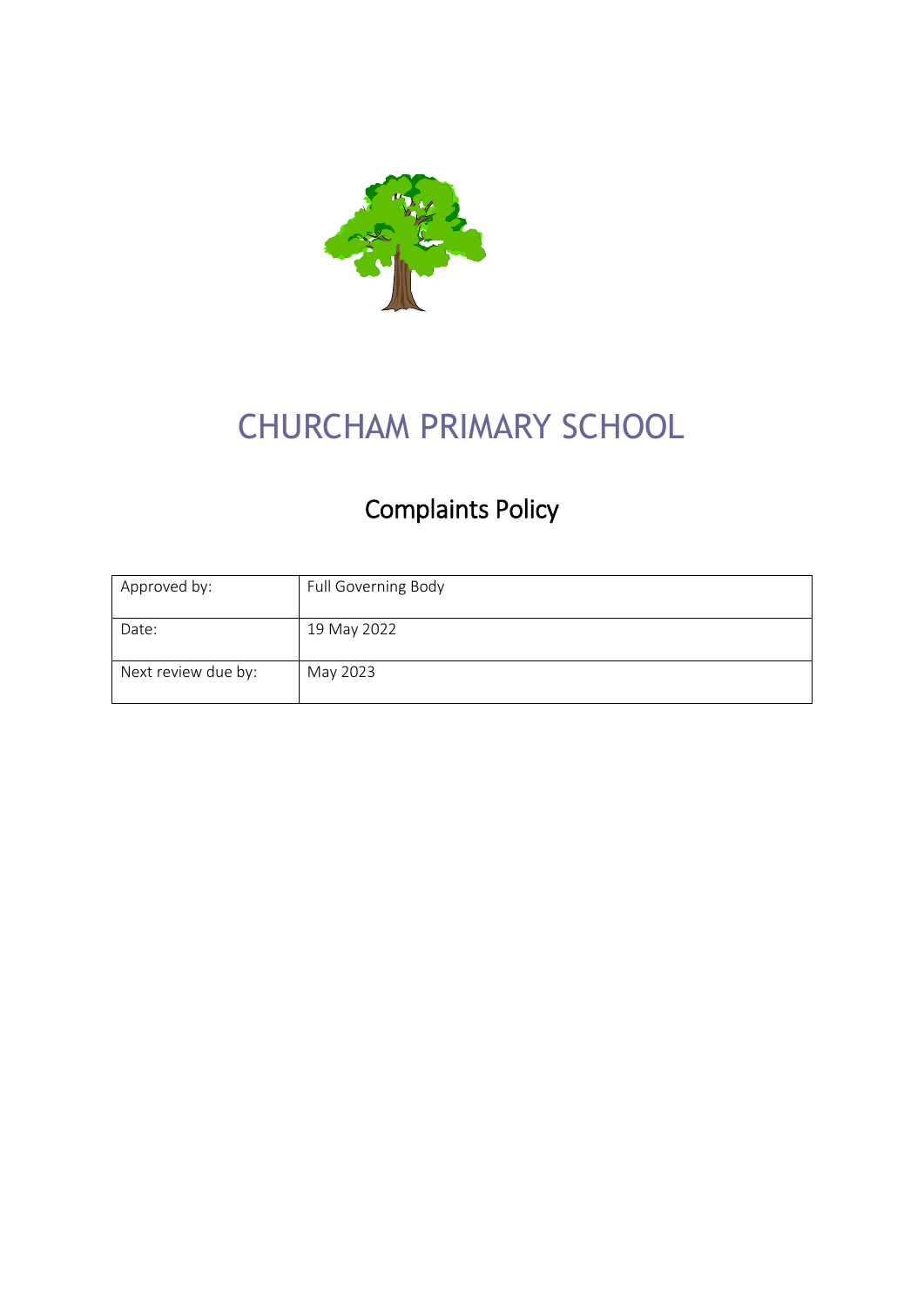#### Complaints Policy Of Churcham Primary School

Under Section 29 of Education Act 2002 governing bodies of maintained schools are required to establish a general complaints procedure.

#### 1. Introduction

Churcham Primary School endeavours to provide the best education possible for all of its pupils in an open and transparent environment. We welcome any feedback that we receive from parents, pupils and third parties, and we accept that not all of this will be positive. Where concerns are raised the school intends for these to be dealt with:

- Fairly
- Openly
- Promptly
- **■** Without Prejudice

In order to do so the Governing Body has approved the following procedure which explains what you should do if you have any concerns about the school. All members of staff will be familiar with the procedure and will be able to assist you.

#### 2. Safeguarding

Wherever a complaint indicates that a child's wellbeing or safety is at risk, the school is under a duty to report this immediately to the local authority. Any action taken will be in accordance with the school's safeguarding policy.

#### 3. The Complaints Procedure

General Principles:

•This procedure is intended to allow parents, carers and other stakeholders to raise a concern or complaint relating to the school, or the services that it provides.

•An anonymous concern or complaint will not be investigated under this procedure, unless there are exceptional circumstances.

•To allow for a proper investigation, concerns or complaints should be brought to the attention of the school as soon as possible. In general, the school may not consider any complaint raised more than 3 months after the event.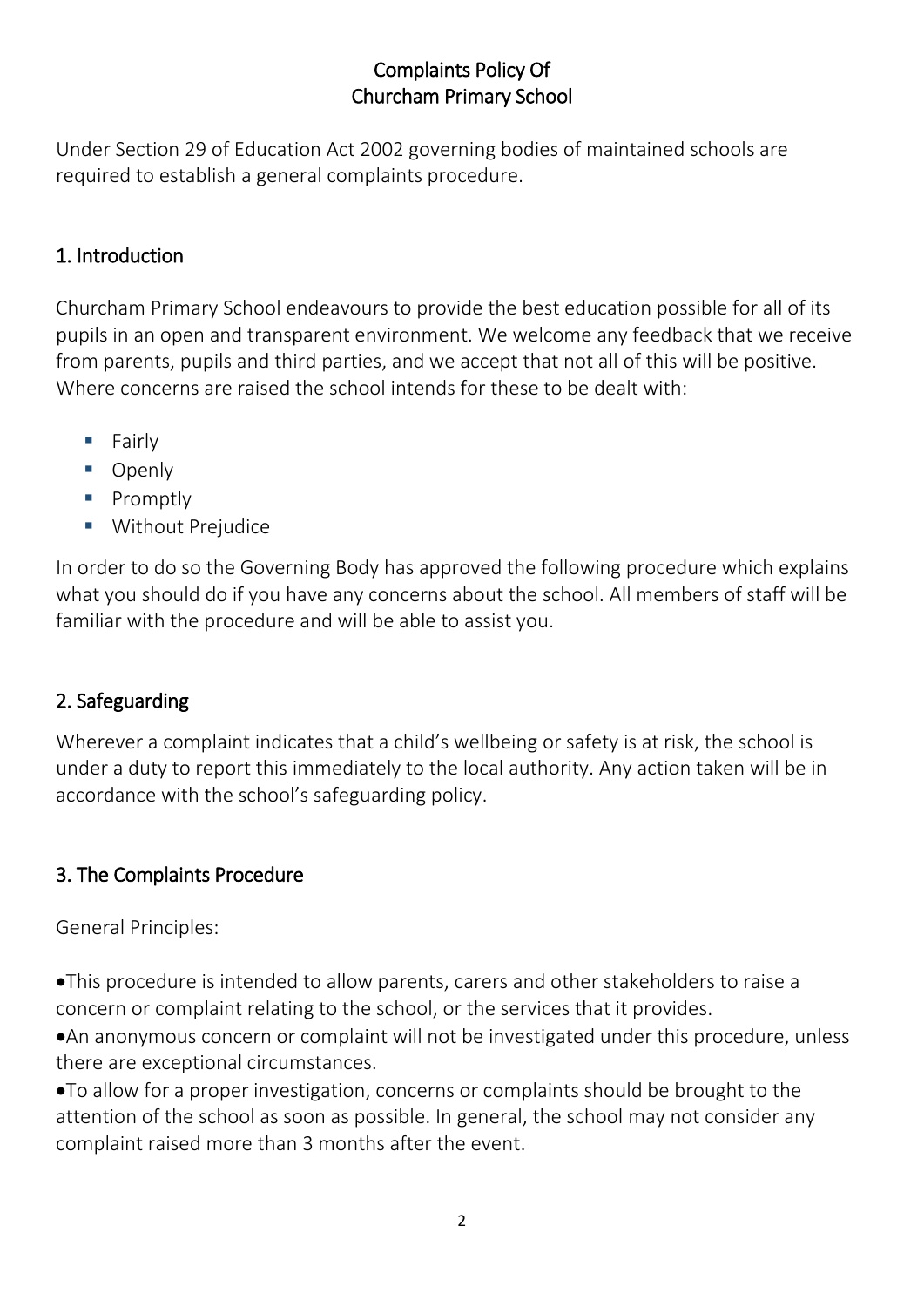#### Concern:

A concern can be defined as an expression of a worry about possible danger or apparent failure in respect of the school. A matter should be viewed as a concern if it is capable of being resolved locally and does not require a formal response.

(All concerns will be dealt with confidentially, although the staff member may need to take notes if they feel that the matter may need to be taken further or it may arise again in the future. Any such notes will be kept in accordance with the principles of the Data Protection Act 1998. However, such notes would be able to be used to as evidence if further investigation was required, or if the concern became a formal complaint.)

#### Complaint:

A complaint can be defined as an expression of dissatisfaction with the school. It requires a formal response. The school will deal with any matter as a complaint when the person raising the matter requests the matter to be dealt with as a formal complaint or when informal attempts to deal with the concern have been exhausted and the person who raised the concern remains dissatisfied.

#### Stage  $1 -$

#### Informal Procedure

If a complainant is concerned about anything to do with the school or the services it provides they should, in the first instance, discuss the matter with their child's class teacher, or the Head Teacher if the concern is about the teacher.

Should a complainant have a concern about the Head Teacher, s/he should first make an informal approach to the Chair of Governors.

#### Procedure for dealing with concerns

The teacher, Head Teacher or Chair will endeavour to resolve the concern informally, during the course of which investigation they may invite a third party in to observe any relevant meetings. The member of staff against whom the complaint has been made will be kept fully informed of the content of the complaint and will be given an opportunity to explain their actions.

During this period the parent will be regularly updated as to the progress of the investigation.

#### What to do if the matter is not resolved through informal discussion:

Where a complainant feels that a situation has not been resolved or that their concern is of a sufficiently serious nature a formal complaint should be made in writing, using the attached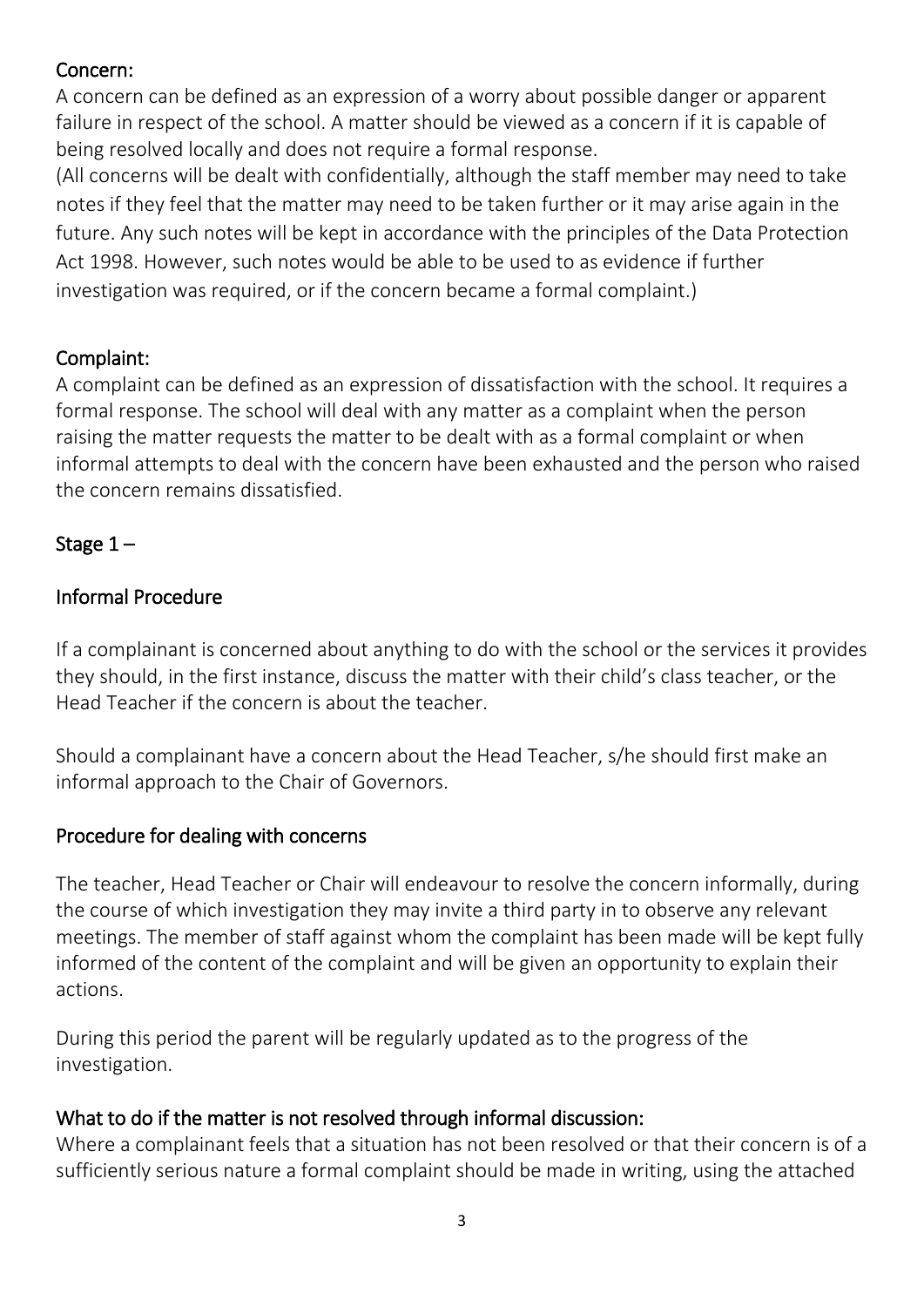form, addressed to: the Head Teacher if a member of staff is involved: the Chair of Governors if the Head Teacher or a Governor is involved.

Timeline for Informal Procedure:



Churcham Primary School will endeavour to abide by the timeframes indicated for each stage but acknowledges that in some circumstances, this is not always possible due to the complexity of information needed to review a complaint or difficulties regarding individual's availability to deal with the complaint, for example. If it becomes apparent that it is not possible to complete any stage of the complaints procedure within a given timeframe, the individual responsible for handling the complaint will contact the complainant as soon as possible and come to an agreed timeframe that works for all parties involved.

### Stage 2 - Formal Procedure

#### How to take the matter further:

If the concern is not resolved at the informal stage a complainant must put the complaint in writing and pass it to the Head Teacher, (or to office, for the attention of the Chair, if the complaint is about the Head Teacher) who will be responsible for ensuring that it is investigated appropriately.

Please use the Complaint Form attached.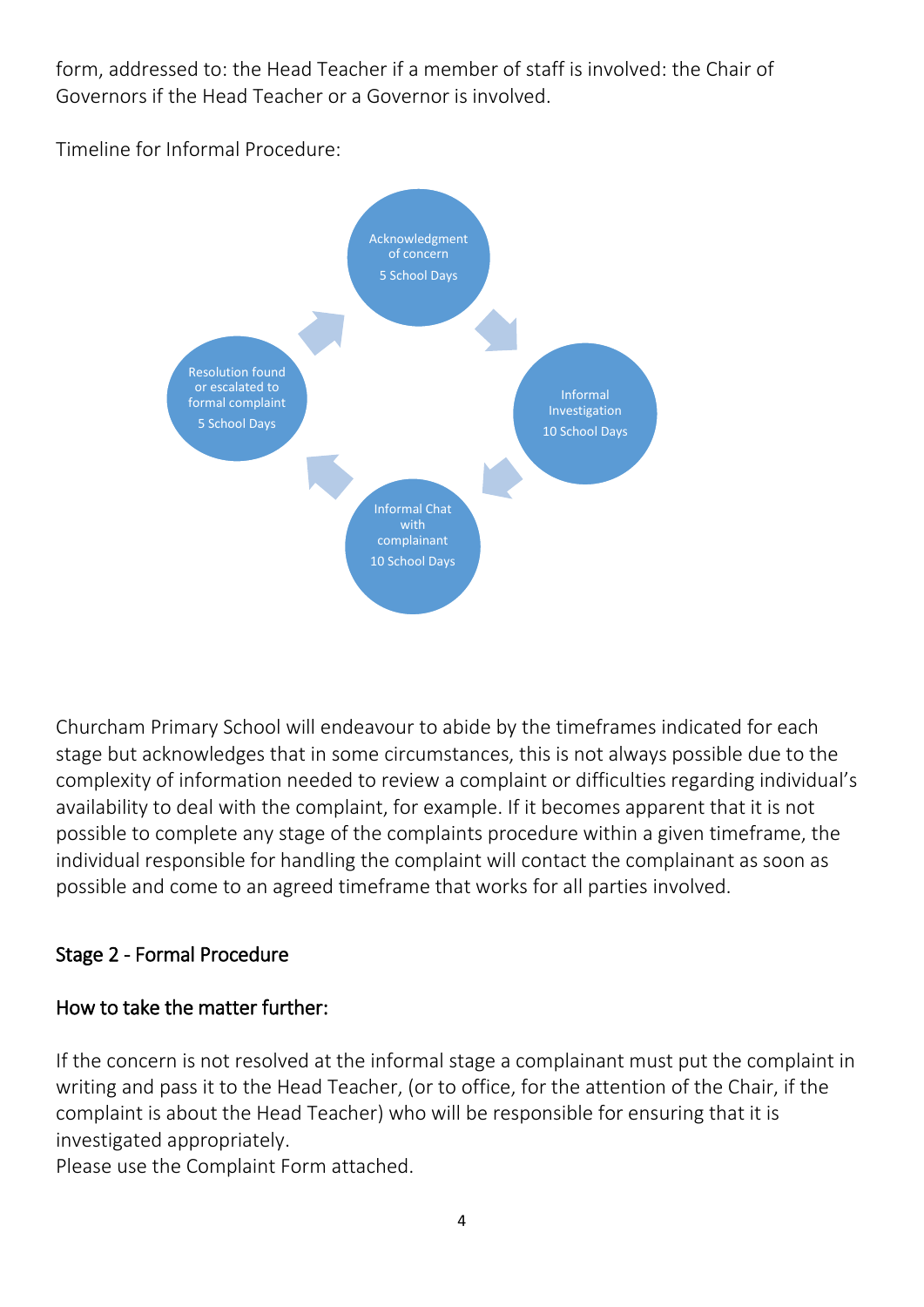It is very important that the complainant is encouraged to include a clear statement of the actions that they would like the school to take to resolve the concern. Without this, it is much more difficult to proceed.

The Head Teacher (or Chair) may invite the complainant to a meeting to discuss the complaint and to seek a resolution. If the parent accepts that invitation, s/he may be accompanied by a friend, if they wish, to support them in explaining the nature of the complaint.

It is possible that the complaint will be resolved through a meeting with the Head Teacher (or Chair). If not arrangements will be made for the matter to be referred to the Chair of Governors. In any case the complainant should be informed in writing, usually within 10 school days of the school receiving the formal complaint, of how the school intends to proceed. This notification should include an indication of the anticipated timescale.

The Chair of Governors will convene a panel consisting of three other governors who will look at the information provided by the complainant. Then the Chair of panel will invite the complainant to a meeting to discuss the resolution agreed by the committee. Again, if the complainant accepts that invitation, a friend may accompany them.

In any case, the complainant will be informed in writing, usually within 20 school days of the Chair of the committee receiving the formal complaint, of the outcome of the investigation.

The panel can:

- Dismiss the complaint in whole or in part;
- Uphold the complaint in whole or in part;
- Decide on the appropriate action to be taken to resolve the complaint;
- Recommend changes to the school's systems or procedures to ensure that problems of a similar nature do not recur.

### Stage 3

If the complainant has completed stage 1 and stage 2 and remains dissatisfied then they have the right to refer the complaint to the Secretary of State (address below). The Secretary of State has a duty to consider all complaints raised but will only intervene where the governing body has acted unlawfully or unreasonably and where it is expedient or practical to do so.

Further information can be obtained from the SCU by calling the National Helpline on 0370 000 2288 or going online at: www.education.gov.uk/help/contactusor by writing to:

Department for Education School Complaints Unit 2ndFloor, Piccadilly Gate Store Street Manchester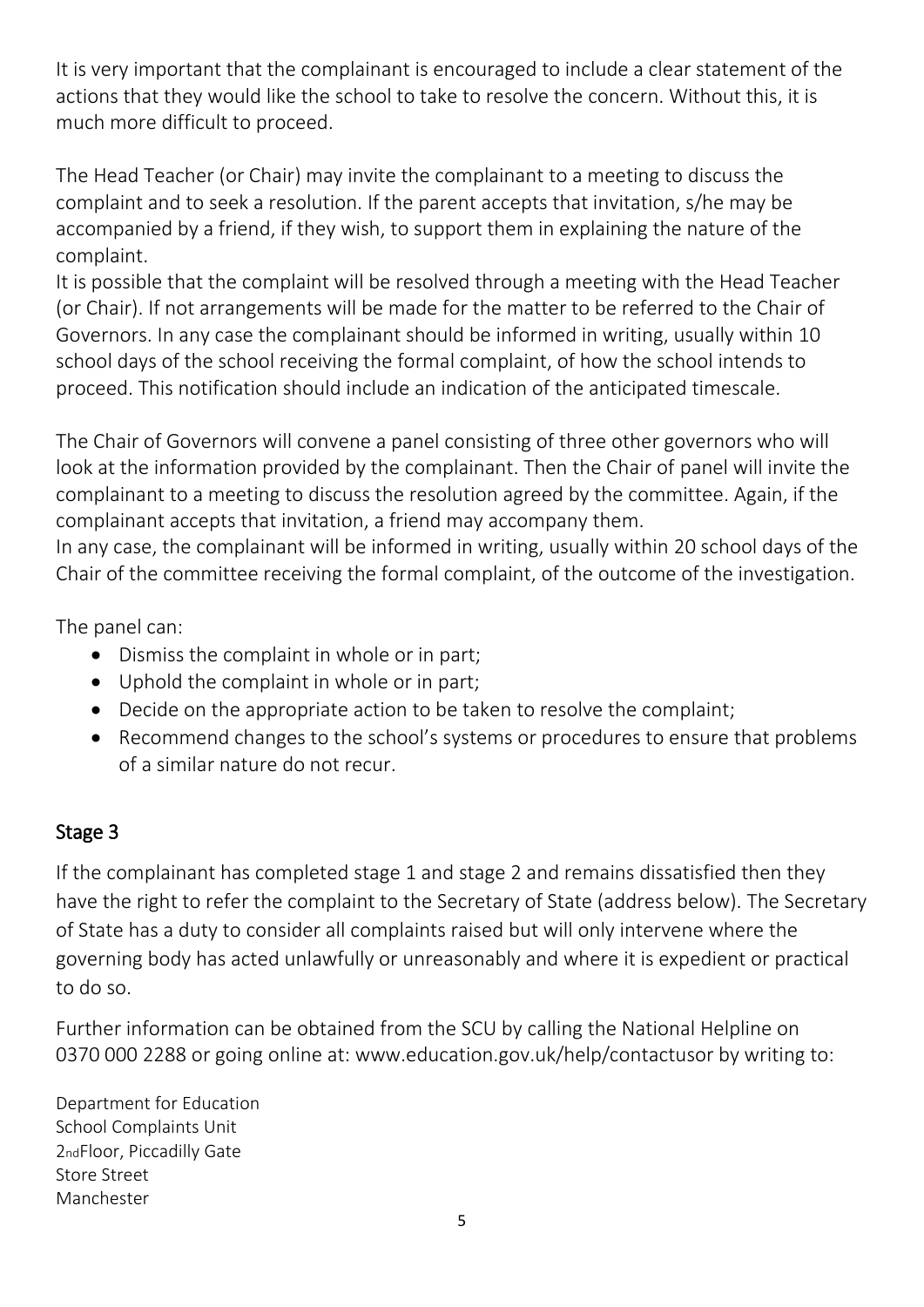#### Equalities.

This policy has been written to take into account the needs of all regardless of age, disability, race, religion, belief and gender.

In respect of adults this list also includes gender reassignment, marriage & civil partnership, pregnancy, maternity or paternity and sexual orientation.

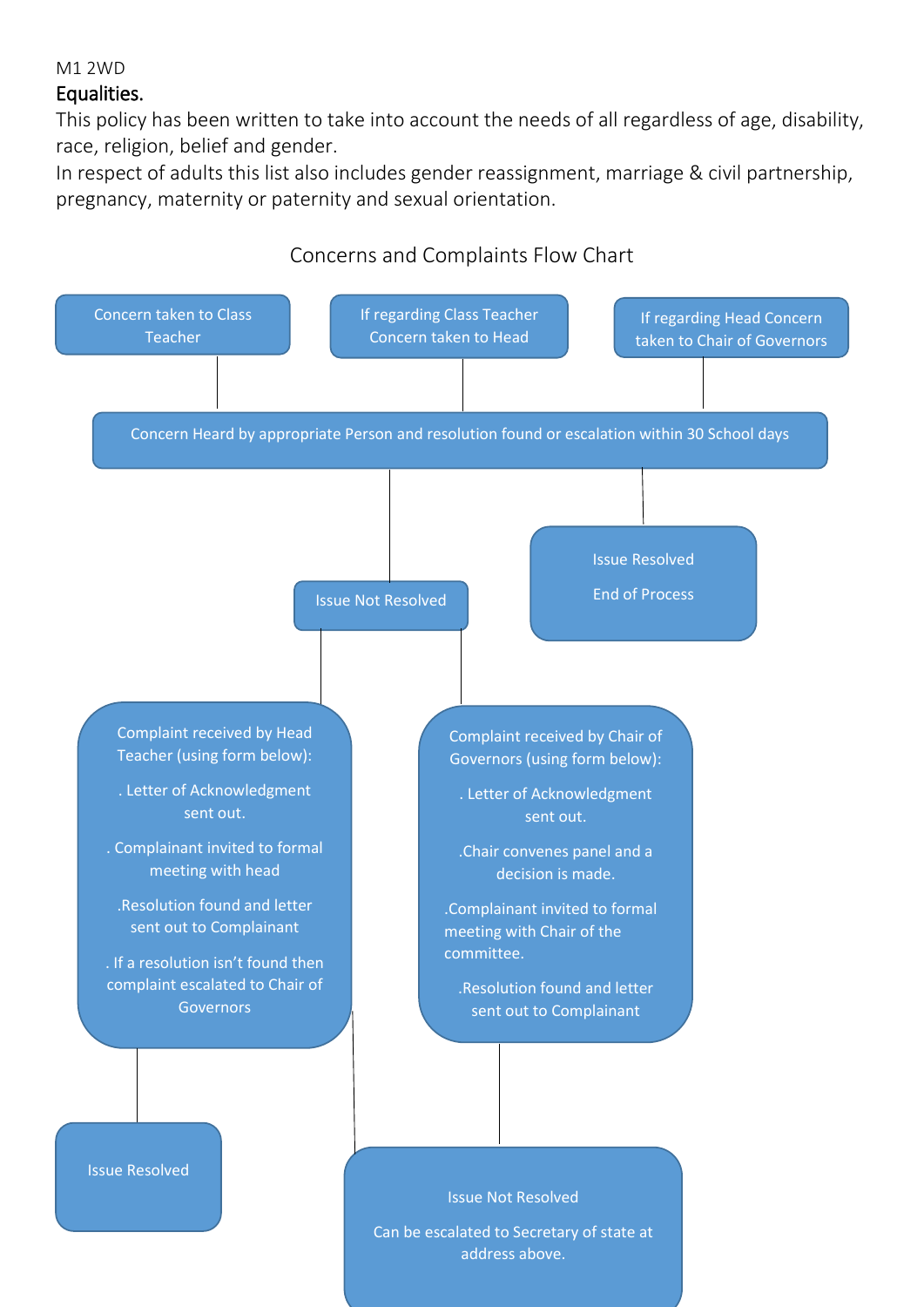Please complete this form and return it to Head teacher (or in an envelope addressed to the Chair Of Governors), who will acknowledge its receipt and inform you of the next stage in the procedure.

| Your Name        |  |
|------------------|--|
| Your Address     |  |
| Telephone Number |  |
| Email            |  |

| Relationship with school e.g.<br>parent of a child<br>on the school's roll |  |
|----------------------------------------------------------------------------|--|
| Child's name (if relevant to your<br>complaint):                           |  |

Please give concise details of your complaint, (including dates, names of witnesses etc), to allow the matter to be fully investigated:

You may continue on separate paper, or attach additional documents, if you wish.